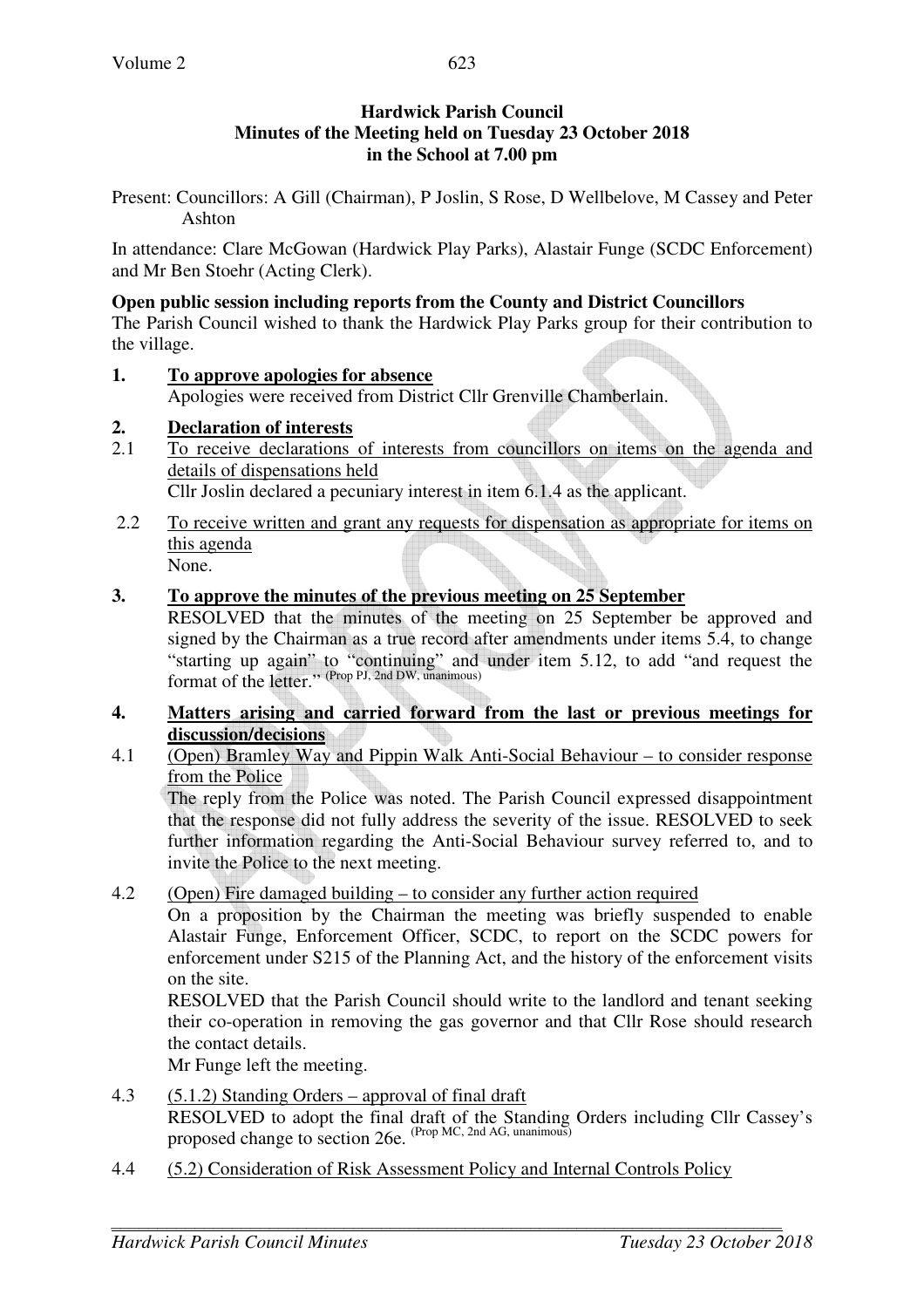## Volume 2

624

RESOLVED to defer this item and item 4.11 to later in the meeting after item 8.

- 4.5 (5.4) Highway Safety Improvement proposals to consider options Cllr Joslin reported that she had opened dialogue with the Local Highways Improvement Group at Comberton Parish Council and would be commencing discussions with CCC shortly. Traffic surveys were being conducted. An LHI application for a movable speed sign had been submitted. Options for reducing speed and volume of traffic were discussed. Cllr Joslin will explore these with CCC Highways.
- 4.6 (5.4) To consider the Speedwatch results The report was noted. The Speedwatch team were thanked for their efforts.
- 4.7 (5.5) Hardwick Play Parks update and acceptance of grant offer

Cllr Gill reported on the application process, and that the Parish Council had been offered the full amount applied for. Amey's terms and conditions were noted.

RESOLVED to accept the grant and quotation on the same payment terms as for the first project. Grants of £1000.00 from Tesco and £1000.00 from SCDC also received by Hardwick Play Parks will be paid to the Parish Council. (Prop DW, 2nd PJ, unanimous)

4.8 (5.8) S/3440/18/OL - Bourn Airfield Development application including report on public meeting

RESOLVED that the Parish Council objects to the application based broadly on the responses made at the Parish Meeting and specifically on the following grounds:

- There is no independent access onto the A428
- Bus route through development. Bus stops not near housing which will increase traffic
- Traffic calming is required on St Neots Road, Cambridge Road and Main Street.
- Concerns about safety for people accessing bus stops.
- Increased traffic on St Neots Road and Cambridge Road

RESOLVED to delegate to the Chairman to respond on behalf of the Parish Council. (Prop SR, 2nd MC, unanimous)

RESOLVED to thank District Cllr Tumi Hawkins for coming to the meeting.

- 4.9 (5.10) Internal Audit report to consider response from LCPAS if received The response was awaited.
- 4.10 (5.11) St Neots Road development to consider response from Clarion Housing Group if received The response was noted.
- 4.11 (6.2) SCDC Emergency Plans Deferred to later in the meeting after item 8.
- 4.12 (10) Footpath maintenance footpath at rear of East Drive, Caldecote RESOLVED to write to Peter Gaskin at CCC to have the path maintained.
- 4.13 (5.7) Unauthorised Occupation of Land update and options for prevention The response from Milton Parish Council was noted.

### **5. Correspondence/communications received**

5.1 Resident – S/1538/18/DC – Condition 30 and Main Street Footway/cycleway safety assessment

 RESOLVED to respond that the Parish Council notes the resident's comments and is working with Highways to improve safety. There is no current S106 money available for Highways works. The allocated funds can only be spent on specific projects. With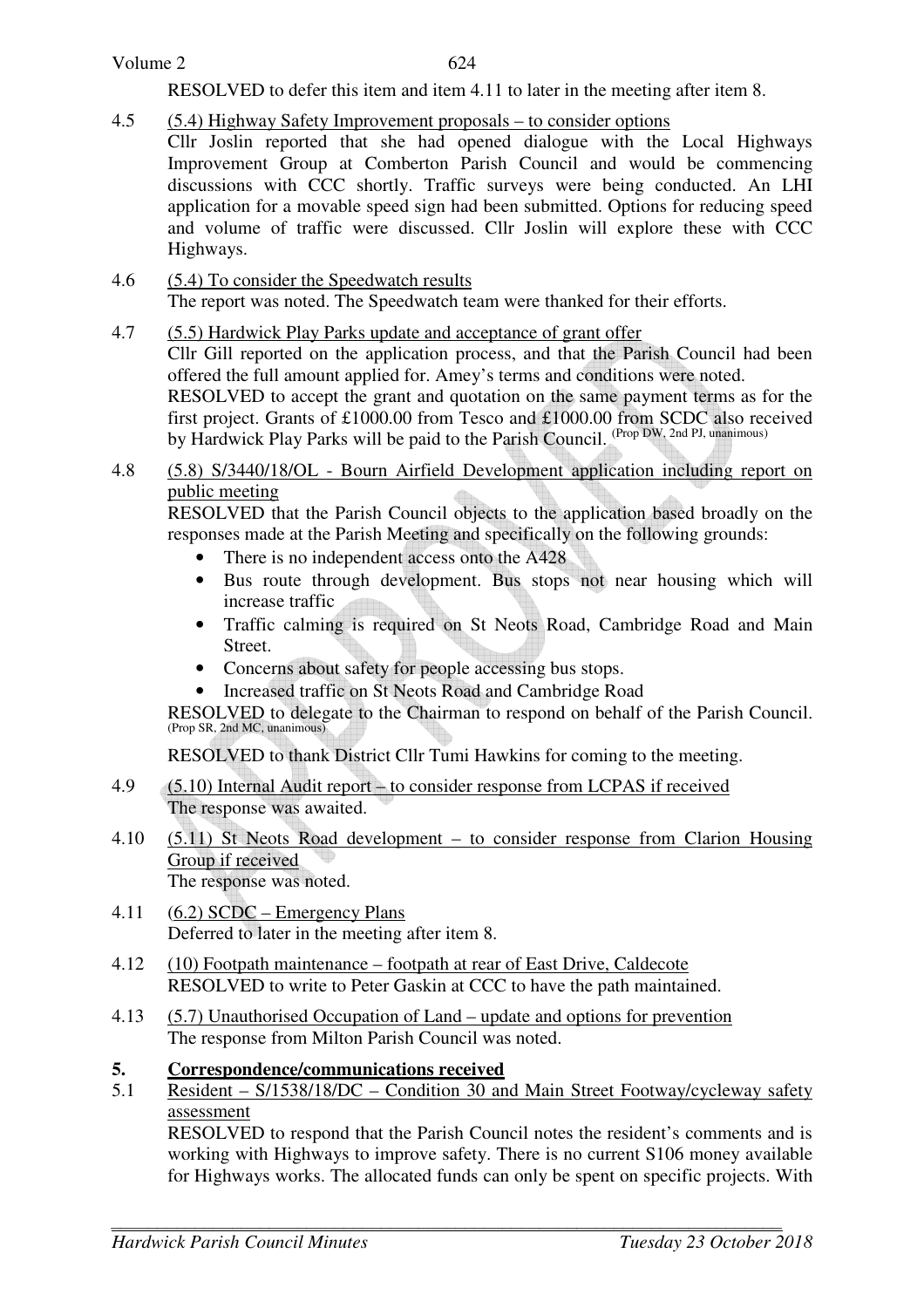regard to the Discharge of Condition 30, the Parish Council has tried to have the stretch from the Church to Cahills Corner upgraded but that is not possible via the S106 agreement. The Chairman reported that the SCDC had managed to get the path extended further than initially planned.

 RESOLVED to write to SCDC to thank them for extending the path on the application for Discharge of Condition 30.

- 5.2 Dry Drayton Parish Council proposed cycle link from Bar Hill to Cambridge RESOLVED to respond that the Parish Council was supportive of the proposal, and to ask for a plan of the proposal. (Prop PJ, 2nd PA, unanimous)
- 5.3 CCC Millers Way Made Definitive Map Modification Order Noted. RESOLVED to ask Peter Gaskin if the Parish Council would be able to carry out works, once Millers Way is a Public Right of Way, or whether CCC can require the landowner to do anything.
- 5.4 CCC Consultation proposal on Change of Catchment Area for Everton Heath Primary School to Comberton Village College Noted.
- 5.5 CCC Parish Council Energy Scheme pilot RESOLVED that Cllr Cassey should investigate this with SCDC.
- 5.6 CCC Draft Cambridgeshire Statement of Community Involvement consultation Noted.
- 5.7 CCC Greenways consultation The consultation venues were noted. This will be discussed when the Parish Council is consulted.
- **6. Planning Applications and Decision notices and tree works applications**
- 6.1 Planning applications received since the last meeting
- 6.1.1 S/3407/18/PO Land adj 3 Lark Rise Removal of affordable housing contribution RESOLVED to object to the application as, subject to legalities, the Parish Council would prefer that the Affordable Housing contribution remain in place to support Affordable Housing in Hardwick. (Prop SR, 2nd MC, unanimous)
- 6.1.2 S/3669/18/DC Agricultural field west of Grace Crescent Discharge of condition 21 (Cycle parking) of planning permission S/1694/16/OL Noted.
- 6.1.3 S/3497/18/FL 105 Bramley Way Garage extension, single storey rear extension and first floor side extension over garage and entrance porch RESOLVED that the Parish Council supports the application. (Prop AG, 2nd PJ, unanimous)
- 6.1.4 S/3716/18/FL 39 St Neots Road Car port Cllr Joslin, having previously declared an interest in this item, left the meeting. RESOLVED that the Parish Council supports the application. (Prop AG, 2nd DW, unanimous) Cllr Joslin re-joined the meeting.
- 6.1.5 S/3768/18/DC 11 Cambridge Road Discharge of conditions 3 (Materials), 4 (Boundary treatment), 5 (Hard and soft landscaping), 6 (Hard and soft landscaping), 7 (Surface water drainage), 8 (Traffic management plan), 9 (Floor levels), 10 (Construction of parking and turning), 15 (Hedge) and 16 (Forecourt) of planning permission S/1686/15/FL Noted.
- 6.1.6 S/3782/18/LD 5 Kesters Close Certificate of Lawful Development certificate for proposed conversion of garage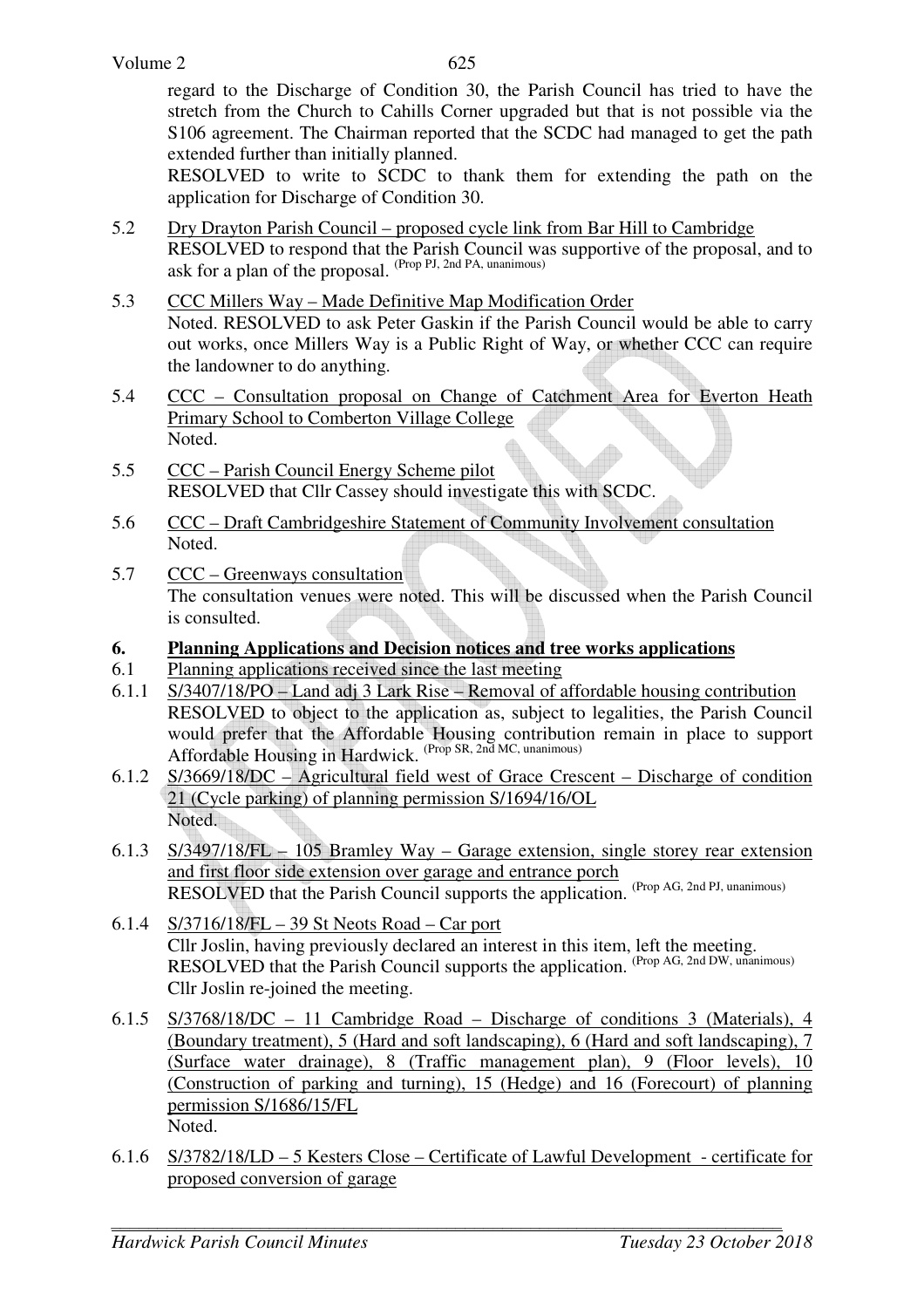RESOLVED that the Parish Council supports the application. (Prop AG, 2nd PJ, unanimous)

- 6.2 SCDC Decision Notices
- 6.2.1 S/1510/18/FL 6 Egremont Road Extensions following demolition and removal of existing garage/storage - Permission granted. Noted.
- 6.2.2 S/1719/18/FL Plot of land behind St Mary's Church, off Main Street and adjacent to the Rectory and The Old School House (48), Hardwick – Church Hall - Permission granted.

Noted. RESOLVED to check whether the condition relating to access is still included.

- 6.2.3 S/2580/18/FL 31 Cambridge Road Two storey rear extension and front dormer Permission granted. Noted.
- 6.2.4 S/2853/18/DC 26 Main Street Discharge of condition 5(a) (Precise details of all proposed windows and doors) – Permission refused. Noted.
- 6.2.5 S/3137/18/VC 175 St Neots Road Removal of Condition 4 (No of users) of planning consent S/1256/18/FL for change of use of part of commercial unit A1 pet store to D2 gym/personal and small group fitness training business – Permission granted. Noted.
- 6.2.6 S/2996/18/FL 132 Limes Road Single storey garage extension Permission granted. Noted.
- 6.3 Tree Works Applications
- 6.3.1 S/3899/18/TC 16 Main Street RESOLVED that the Parish Council had no objections.

# **7. Members reports and items for information only**

7.1 New Housing Developments and Planning Obligations including consideration of correspondence from James Fisher of SCDC and from Hill on the transfer of POS at Grace Crescent

RESOLVED that the Parish Council should accept the transfer of the Public Open Space at Grace Crescent. (Prop SR, 2nd AG, unanimous)

- 7.2 Hardwick Happenings October 2018 issue editorial and a resident's letter Cllr Gill reported on the article in Hardwick Happenings. The Editor had said that the Chairman's response would be published and that they would publish an apology.
- 7.3 Outdoor gym equipment report on village interest Cllr Rose reported that a number of people in the village had indicated that they would like some outdoor gym equipment. RESOLVED that the Parish Council would like the interested parties to draw up a proposal for consideration by the Council, and that Cllr Rose should ask them to do so.
- 7.4 Communication with the wider community RESOLVED that the Parish Council would like to see more publicity on social media on the Parish Council account. RESOLVED that Social Media policy and training should be considered at a future meeting. RESOLVED that Cllr Ashton should set up a Hardwick Parish Council profile.

### **8. Finance, procedure and risk assessment**

8.1 To consider any quotes for urgent work required because of risk and Clerk's use of delegated powers